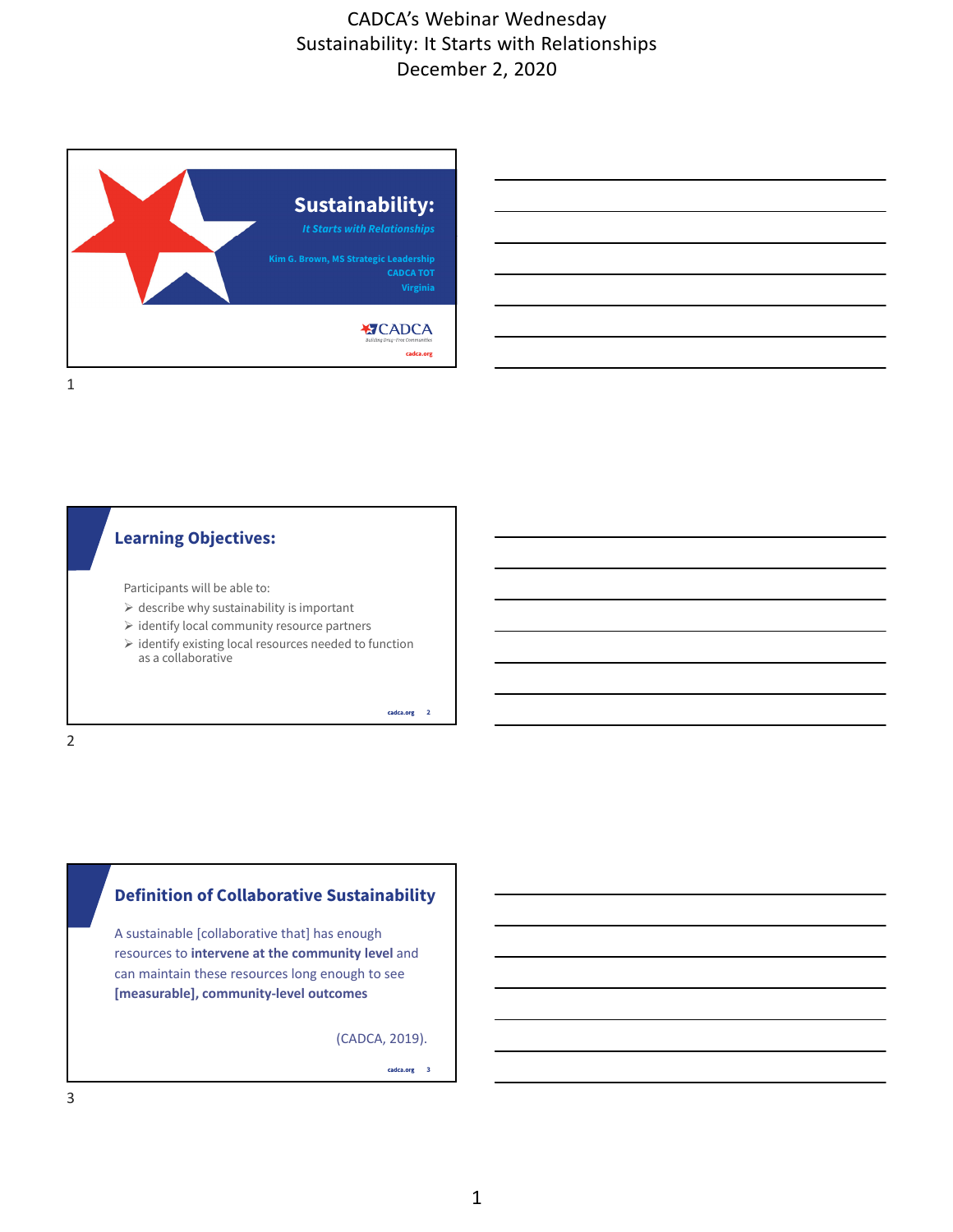



- **1. A strong volunteer & membership base**
- **2. A credible process (i.e., Strategic Prevention Framework)**
- **3. Relevance to current community concerns**
- **4. The financial and other resources required to do the work**

**5**



**Carefully grow and sustain** strong membership & volunteers

- …implements a credible process
- …stays abreast of **current** community concerns; identifies **shared root causes;** & demonstrates how issues interact
- …**financially contributes** and helps **raise financial and other resources** required to "do the work"

cadca.org 6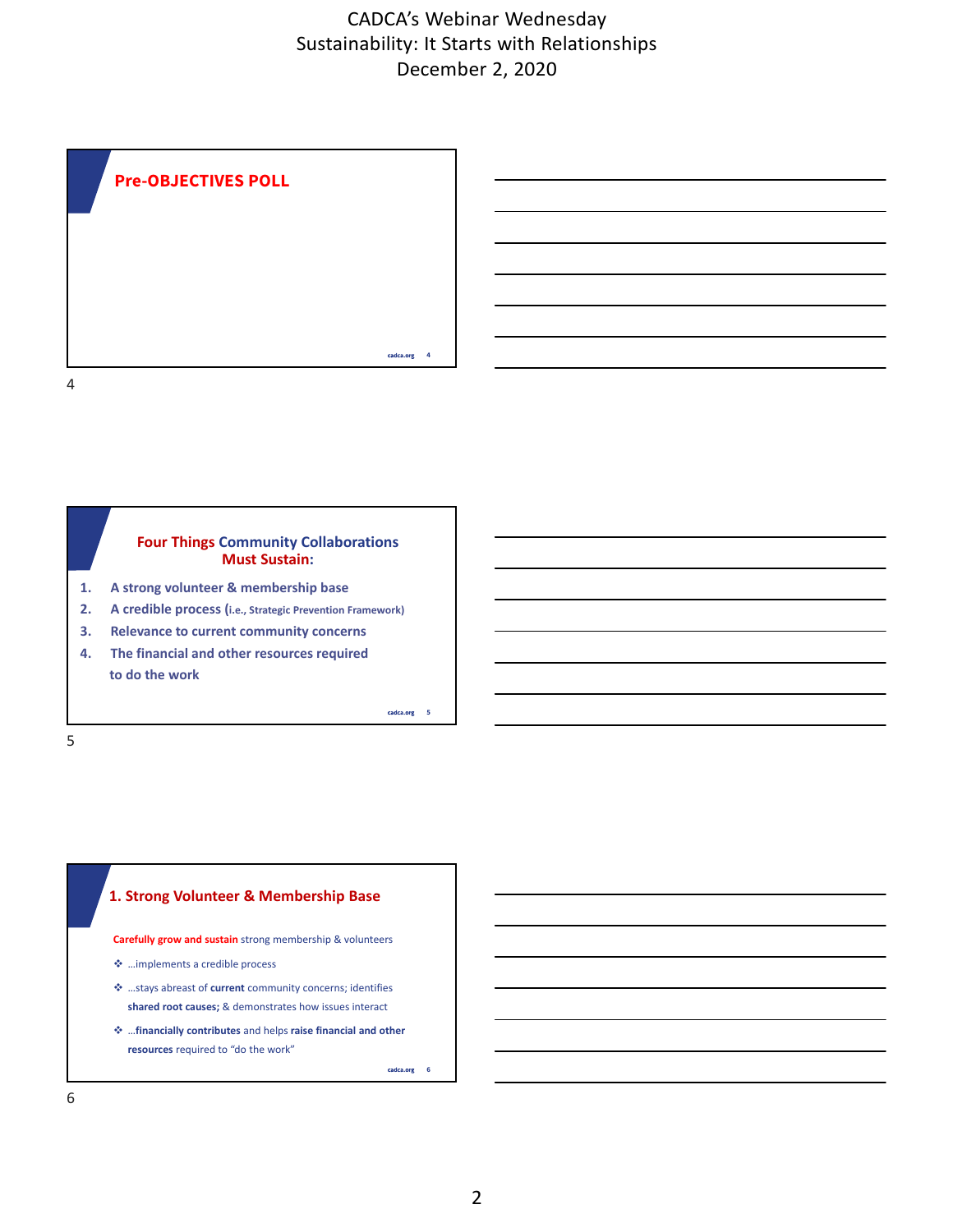#### **Click Strong V 1. Strong Volunteer and Membership Base**

*Recruiting* members & volunteers involves:

- **orienting new members** to the collaborative process
- identifying **roles & tasks** of the collaborative
- meeting their **WIFM** (What's In It For Me?)
- providing opportunities for **engagement & involvement**
- inviting **existing & new members** to *"do the work"*

cadca.org 7

#### **Click to edit 1. Strong Volunteer and Membership Base**

- **Master title style Annual Collaborative Self-Assessment** • Understand how the current leadership team, members, [and volunteers] feel about their involvement with the collaborative.
- **Implementation of a credible process (i.e., SPF)**
	- Scheduling **collaborative processes** (i.e., needs/resource assessments, logic model, & strategy selection)
	- Ongoing meetings of **workgroups/teams** (i.e., Assessment/Planning, Activities/Events, Media/Public Relations, and Resource Development & Sustainability)
	- cadca.org 8 • Creation & use of **coalition specific products** (i.e., assessment strategic, action & evaluation plan documents).

8

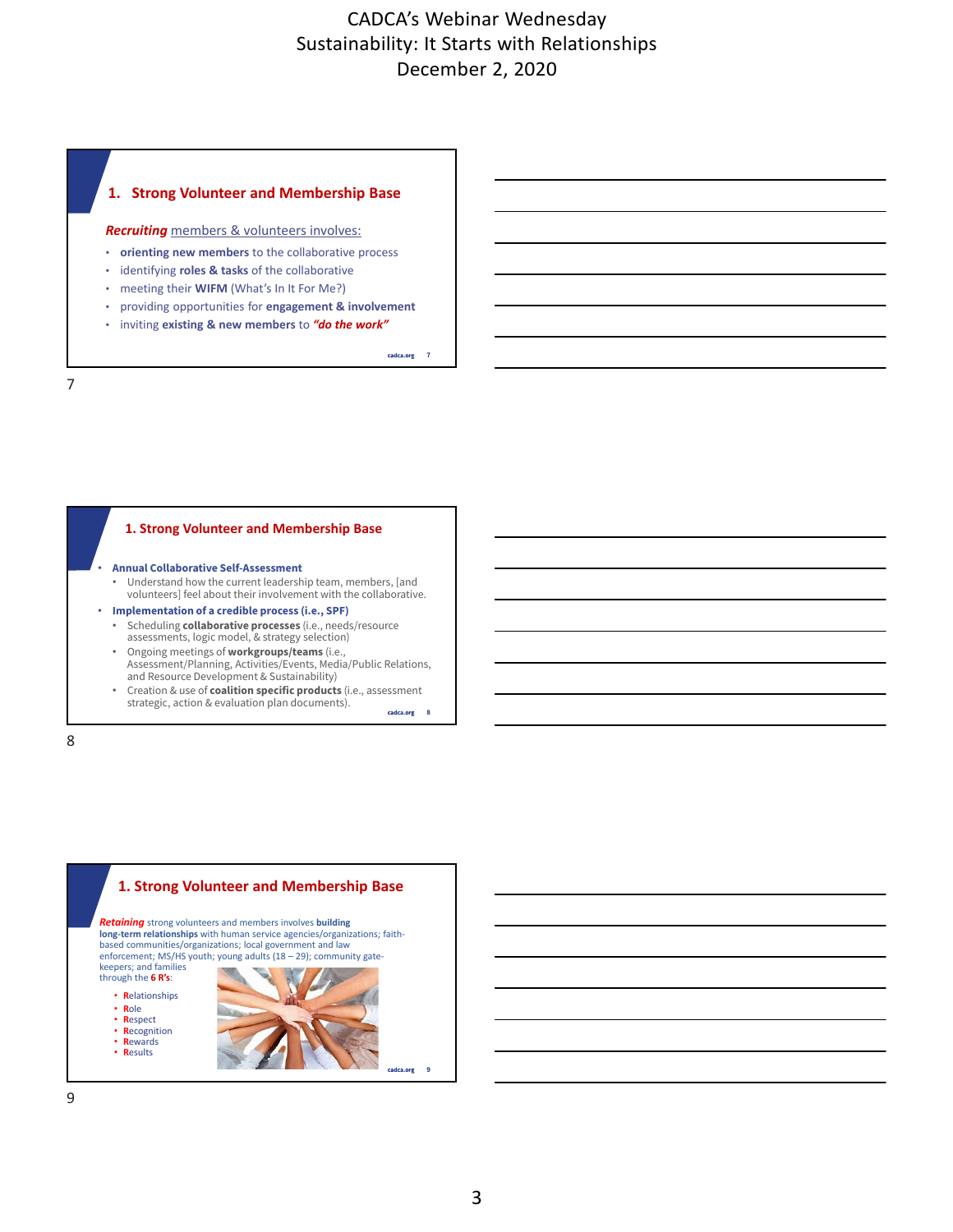









• **R**espect:

**Master title style** …the **6 R's**

- meetings start & end on time
- provide name tags at meetings
- establish a group agreement (i.e., no cellphones)
- $\triangleq$  timely communication with members
- recognize member efforts
- ❖ engage members in meaningful tasks

cadca.org 12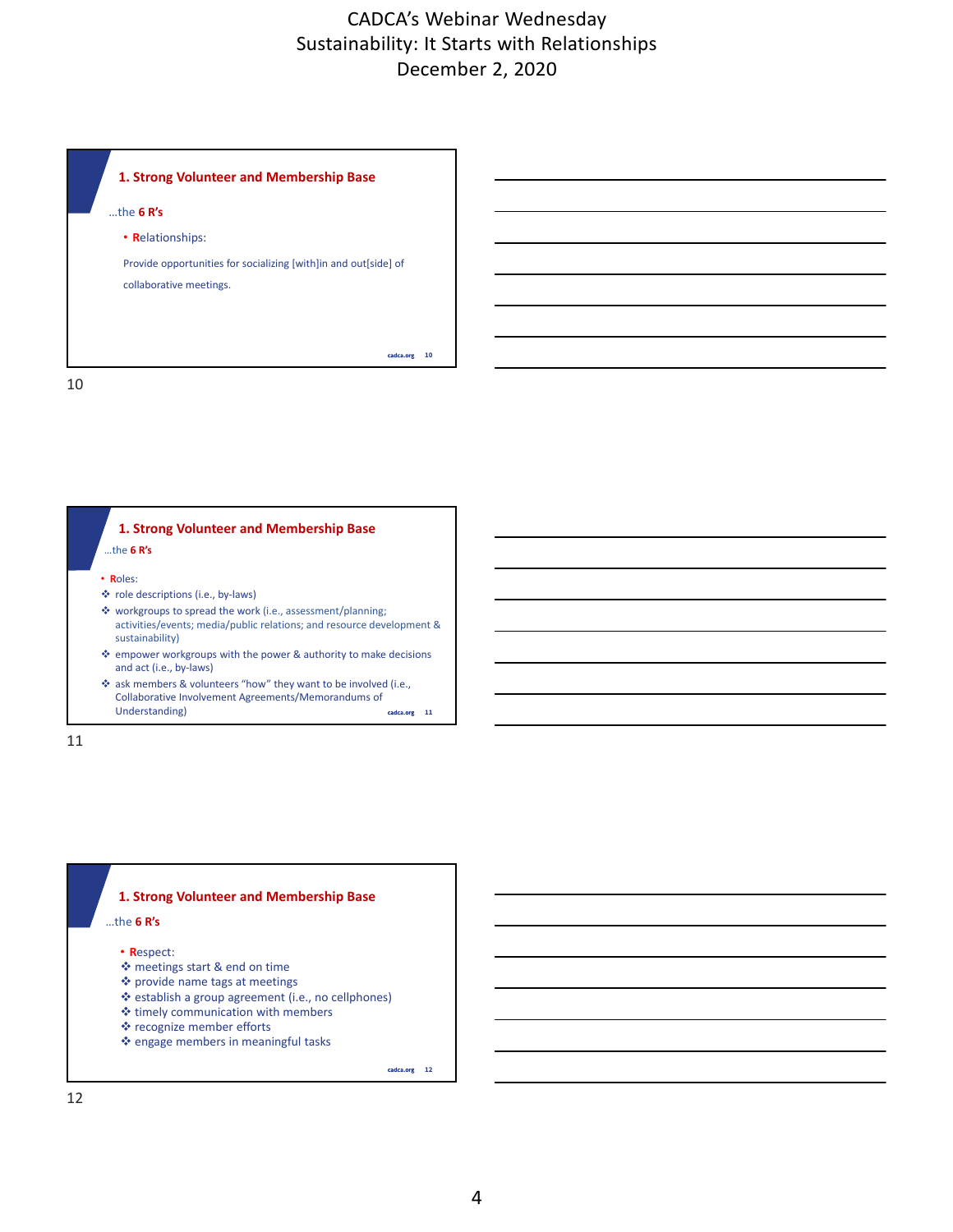





**Master title style** …the **6 R's**:

- **R**esults –
- $\checkmark$  track and monitor strategic and action plan measures as well as collaborative efforts (i.e., volunteer time, community training events)
- $\checkmark$  celebrate successes/victories...no matter how big or small
- $\checkmark$  celebrate successes/victories of partner organizations

cadca.org 15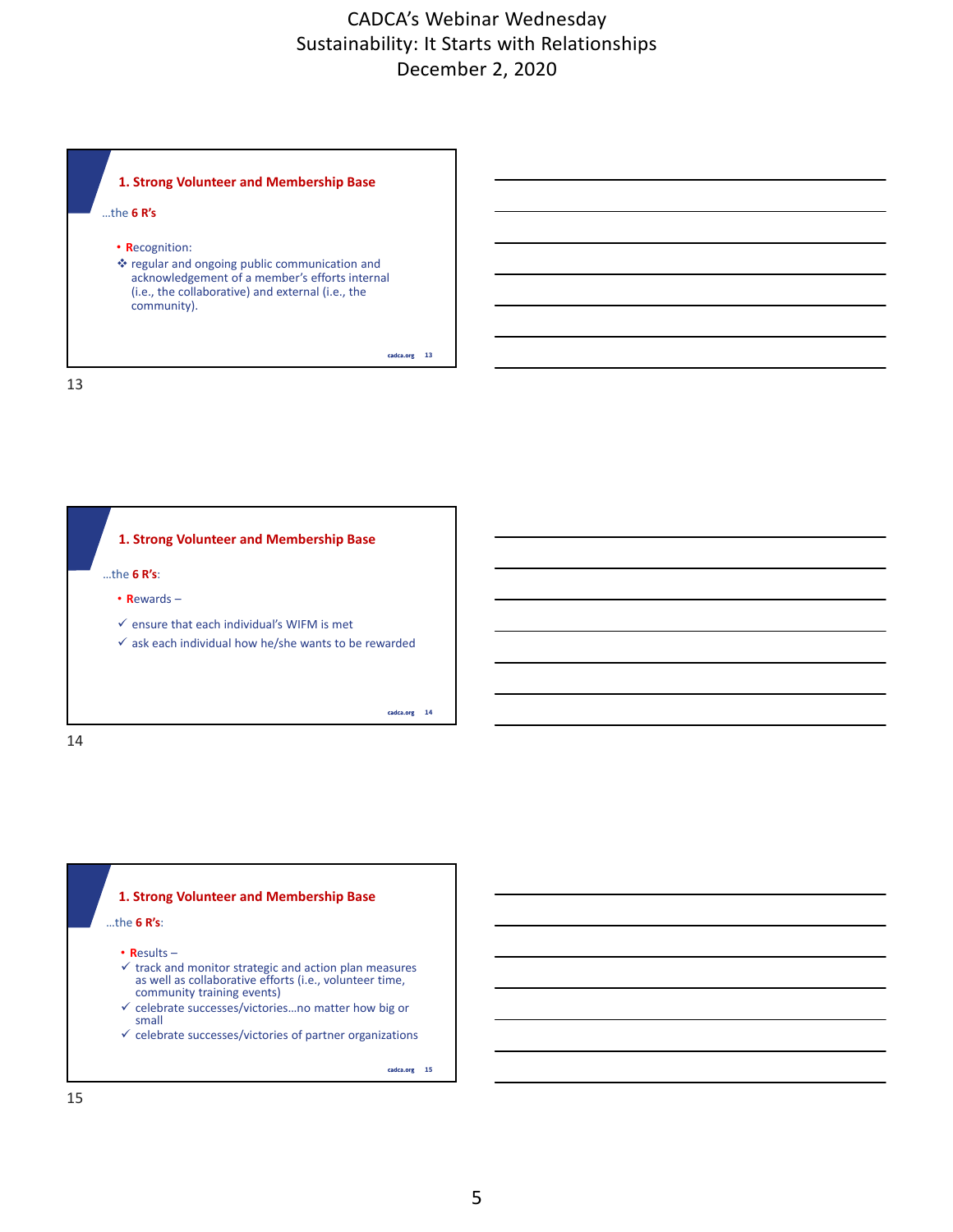#### **Click to edit 1. Strong Volunteer and Membership Base**

**Master title style** [Collaboratives] often fail to get things done because they rely *too much on reason and too little on relationships* (Bolman & Deal, 2008, p. 218).

 Building 'a broad base of community support' entails figuring out *whose help you need* [and] developing relationships so that people will be there when you need them (Bolman & Deal, 2008, p. 219).

 The ability to recruit, educate, and train individuals in credible processes such as the Strategic Prevention Framework and *coordinate existing local resources to address identified community-level issues and opportunities*" (K. Brown, personal communication, September 16, 2019).

cadca.org 16